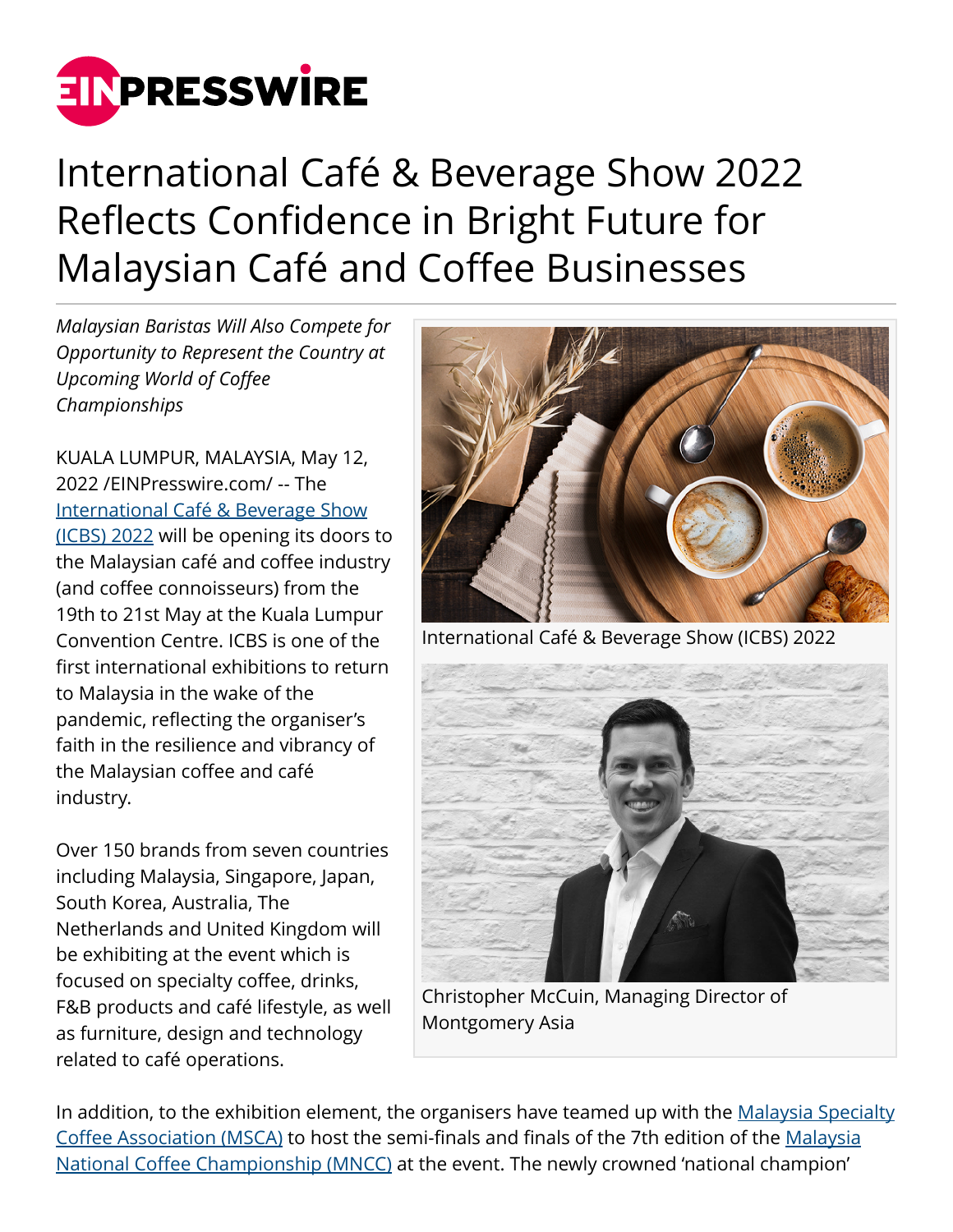baristas (in three categories) will go on to represent Malaysia at the World of Coffee Championships (WCC).

Despite a relatively short history competing on the world stage, Malaysian baristas have already won gold and silver medals at previous editions of the WCC, highlighting the passion and world-class standards that Malaysia baristas are displaying not only for the judges, but also Malaysian coffee enthusiasts.

Mr Christopher McCuin, Managing Director of Montgomery Asia, the show organiser, said, "We are delighted to be one of the first international events returning to Malaysia in the wake of the pandemic. Coffee is one of the ultimate 'pick-me-ups' and we hope ICBS will have the same effect on the Malaysian café



Yip Leong Sum, President, Malaysia Specialty Coffee Association (MSCA)

and coffee industry, as it steams back to life after a few tough years. We are currently expecting over 5,000 visitors representing all elements of the Malaysian café and coffee industry and we look forward to welcoming them all, while ensuring they leave the show with freshly roasted insights and ideas from around the coffee world, which they can hopefully deploy to great success in their own businesses."

"One specific initiative we are very proud of at ICBS is the new 'Roasters Pavilion'. The Roasters Pavilion has been designed to provide a cost-effective way for many smaller Malaysian coffee roasters (a relatively niche and specialist part of the business) to showcase their unique coffee flavours to as many people as possible during the show – something they probably could not have done without this initiative. We hope that our visitors, will take advantage of this opportunity to try some really creative and innovative coffee roasts produced by homegrown Malaysian businesses," Christopher concluded.

Ms Yip Leong Sum, President, MSCA, added, "As the national trade association championing specialty coffee, MSCA is very excited to be a part of this event as a strategic partner. The dedication of ICBS in going the extra mile to help Malaysia's coffee industry is perfectly in line with the vision of MSCA when we first launched Malaysia National Coffee Championship (MNCC), a platform designed for young professionals to showcase their talent, skill and creativity in the specialty coffee industry."